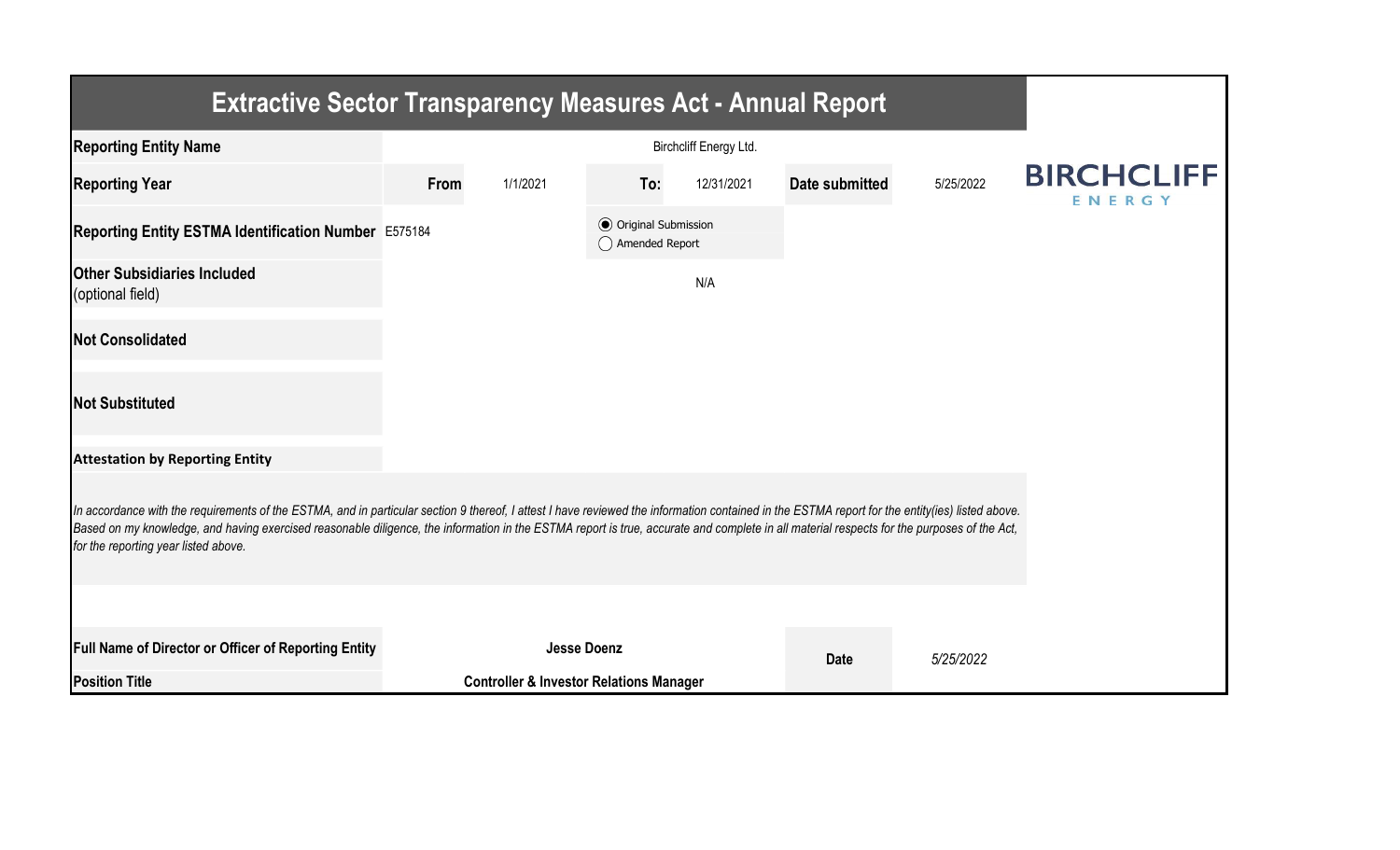| Extractive Sector Transparency Measures Act - Annual Report                                                                                                                      |                           |                                                                                 |                                          |            |           |                                |                |                  |                                               |                                      |                                                                                                                                                                           |
|----------------------------------------------------------------------------------------------------------------------------------------------------------------------------------|---------------------------|---------------------------------------------------------------------------------|------------------------------------------|------------|-----------|--------------------------------|----------------|------------------|-----------------------------------------------|--------------------------------------|---------------------------------------------------------------------------------------------------------------------------------------------------------------------------|
| <b>Reporting Year</b><br><b>Reporting Entity Name</b><br><b>Reporting Entity ESTMA</b><br><b>Identification Number</b><br><b>Subsidiary Reporting Entities (if</b><br>necessary) | From:                     | 1/1/2021                                                                        | To:<br>Birchcliff Energy Ltd.<br>E575184 | 12/31/2021 |           | <b>Currency of the Report</b>  | CAD            |                  |                                               |                                      |                                                                                                                                                                           |
|                                                                                                                                                                                  | <b>Payments by Payee</b>  |                                                                                 |                                          |            |           |                                |                |                  |                                               |                                      |                                                                                                                                                                           |
| Country                                                                                                                                                                          | Payee Name <sup>1</sup>   | Departments, Agency, etc<br>within Payee that Received<br>Payments <sup>2</sup> | Taxes                                    | Royalties  | Fees      | <b>Production Entitlements</b> | <b>Bonuses</b> | <b>Dividends</b> | Infrastructure<br><b>Improvement Payments</b> | <b>Total Amount paid to</b><br>Payee | Notes <sup>34</sup>                                                                                                                                                       |
| Canada - Alberta                                                                                                                                                                 | Government of Alberta     |                                                                                 |                                          | 61,310,000 | 5,050,000 |                                | 740,000        |                  |                                               |                                      | Royalties paid in-kind total<br>\$11,718,000 and were determined on<br>67,100,000 a fair value basis using the prevailing<br>commodity prices at the time of<br>transfer. |
| Canada -Alberta                                                                                                                                                                  | Saddle Hills Municipality |                                                                                 | 7,950,000                                |            | 340,000   |                                |                |                  |                                               | 8,290,000                            |                                                                                                                                                                           |
|                                                                                                                                                                                  |                           |                                                                                 |                                          |            |           |                                |                |                  |                                               |                                      |                                                                                                                                                                           |
|                                                                                                                                                                                  |                           |                                                                                 |                                          |            |           |                                |                |                  |                                               |                                      |                                                                                                                                                                           |
|                                                                                                                                                                                  |                           |                                                                                 |                                          |            |           |                                |                |                  |                                               |                                      |                                                                                                                                                                           |
|                                                                                                                                                                                  |                           |                                                                                 |                                          |            |           |                                |                |                  |                                               |                                      |                                                                                                                                                                           |
|                                                                                                                                                                                  |                           |                                                                                 |                                          |            |           |                                |                |                  |                                               |                                      |                                                                                                                                                                           |
|                                                                                                                                                                                  |                           |                                                                                 |                                          |            |           |                                |                |                  |                                               |                                      |                                                                                                                                                                           |
|                                                                                                                                                                                  |                           |                                                                                 |                                          |            |           |                                |                |                  |                                               |                                      |                                                                                                                                                                           |
|                                                                                                                                                                                  |                           |                                                                                 |                                          |            |           |                                |                |                  |                                               |                                      |                                                                                                                                                                           |
|                                                                                                                                                                                  |                           |                                                                                 |                                          |            |           |                                |                |                  |                                               |                                      |                                                                                                                                                                           |
|                                                                                                                                                                                  |                           |                                                                                 |                                          |            |           |                                |                |                  |                                               |                                      |                                                                                                                                                                           |
|                                                                                                                                                                                  |                           |                                                                                 |                                          |            |           |                                |                |                  |                                               |                                      |                                                                                                                                                                           |
|                                                                                                                                                                                  |                           |                                                                                 |                                          |            |           |                                |                |                  |                                               |                                      |                                                                                                                                                                           |
|                                                                                                                                                                                  |                           |                                                                                 |                                          |            |           |                                |                |                  |                                               |                                      |                                                                                                                                                                           |
|                                                                                                                                                                                  |                           |                                                                                 |                                          |            |           |                                |                |                  |                                               |                                      |                                                                                                                                                                           |
|                                                                                                                                                                                  |                           |                                                                                 |                                          |            |           |                                |                |                  |                                               |                                      |                                                                                                                                                                           |
|                                                                                                                                                                                  |                           |                                                                                 |                                          |            |           |                                |                |                  |                                               |                                      |                                                                                                                                                                           |
| <b>Additional Notes:</b>                                                                                                                                                         |                           |                                                                                 |                                          |            |           |                                |                |                  |                                               |                                      |                                                                                                                                                                           |